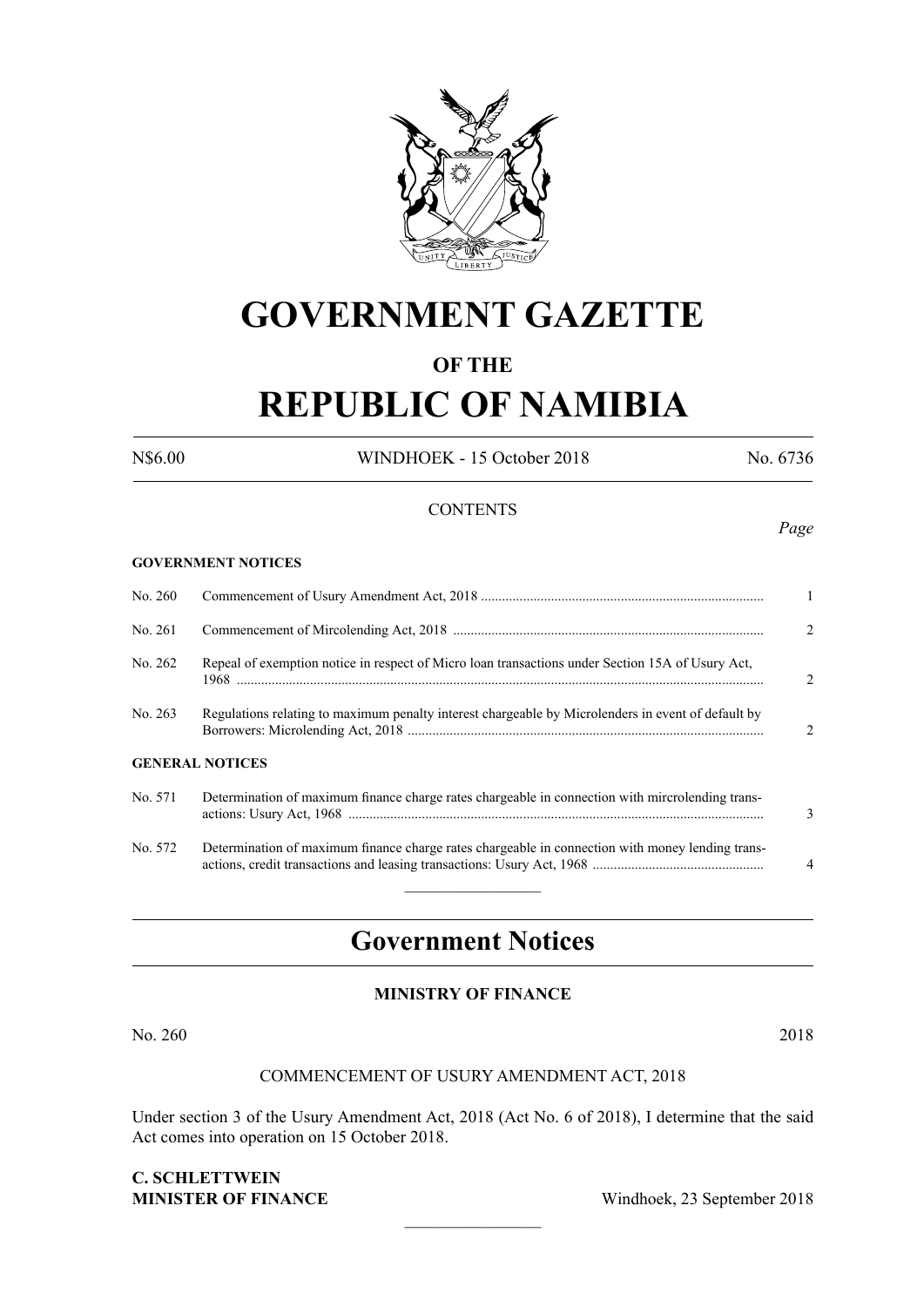### **MINISTRY OF FINANCE**

No. 261 2018

#### COMMENCEMENT OF MICROLENDING ACT, 2018

Under section 47 of the Microlending Act, 2018 (Act No. 7 of 2018), I determine that the said Act comes into operation on 15 October 2018.

# **C. Schlettwein**

**MINISTER OF FINANCE** Windhoek, 23 September 2018

## **MINISTRY OF FINANCE**

 $\overline{\phantom{a}}$  , where  $\overline{\phantom{a}}$ 

No. 262 2018

REPEAL OF EXEMPTION NOTICE IN RESPECT OF MICRO LOAN TRANSACTIONS UNDER SECTION 15A OF USURY ACT, 1968

Under section 15A of the Usury Act, 1968 (Act No. 73 of 1968), I repeal Government Notice No.189 of 25 August 2004.

### **C. Schlettwein MINISTER OF FINANCE** Windhoek, 20 September 2018

**MINISTRY OF FINANCE**

 $\overline{\phantom{a}}$  , where  $\overline{\phantom{a}}$ 

No. 263 2018

## REGULATIONS RELATING TO MAXIMUM PENALTY INTEREST CHARGEABLE BY MICROLENDERS IN EVENT OF DEFAULT BY BORROWERS: MICROLENDING ACT, 2018

Under section 36(1)(e) of the Microlending Act, 2018 (Act No. 7 of 2018), I have made the regulations set out in the Schedule.

# **C. Schlettwein**

**MINISTER OF FINANCE** Windhoek, 20 September 2018

### **SCHEDULE**

#### **Definitions**

**1.** In these regulations a word or an expression to which a meaning has been assigned in the Microlending Act, 2018 (Act No. 7 of 2018) bears that meaning.

### **Maximum penalty interest chargeable by microlenders in event of default by borrowers**

**2.** (1) A microlender may not, in connection with any microlending transaction, stipulate for, demand or receive a penalty interest in excess of five percent per month on the arrear instalment in the event of a default by a borrower.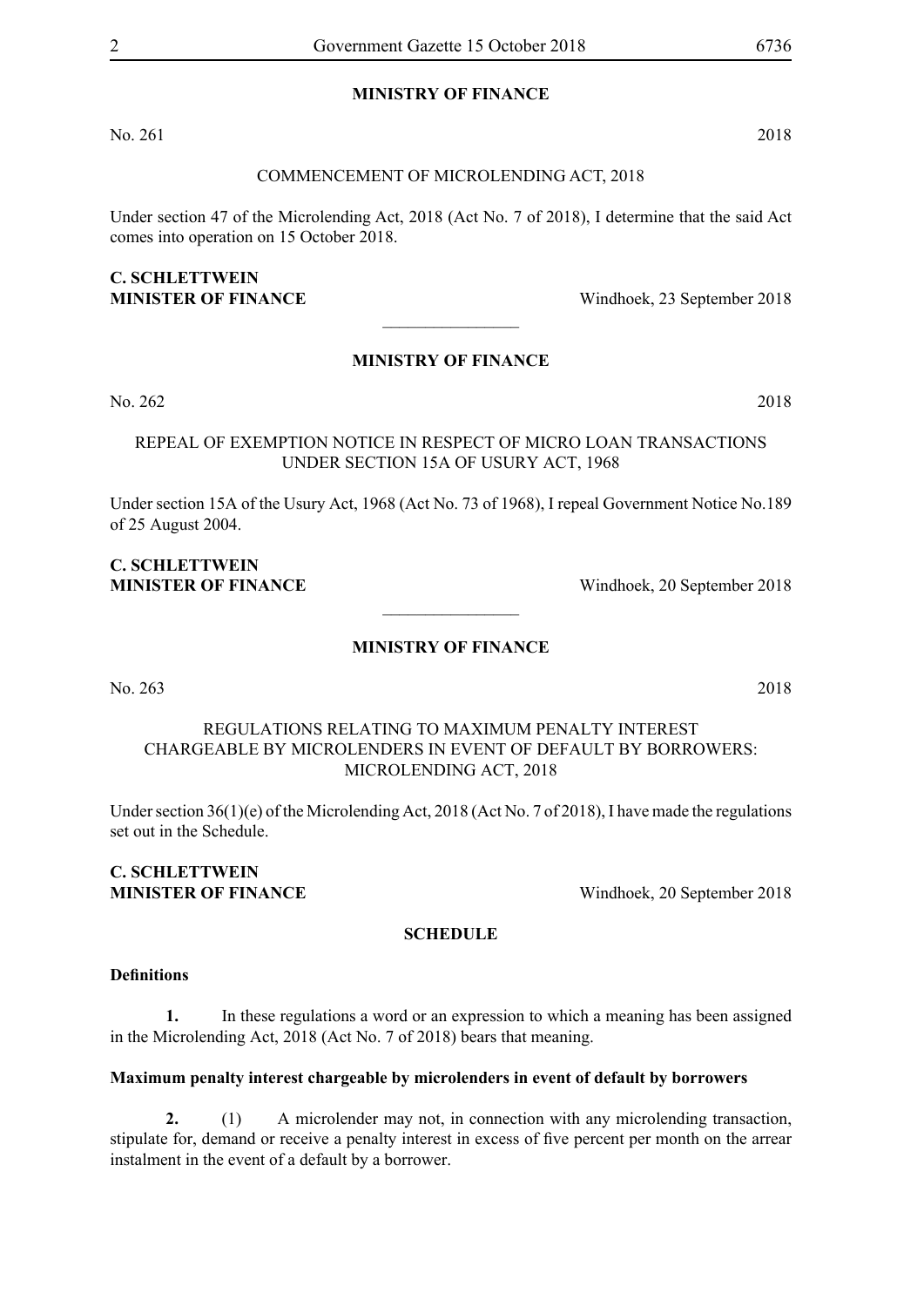(2) Despite subregulation (1), a microlender may not, in connection with a microlending transaction, charge the penalty interest referred to in that subregulation for a period of more than three months.

 $\overline{\phantom{a}}$  , where  $\overline{\phantom{a}}$ 

# **General Notices**

### **NAMIBIA FINANCIAL INSTITUTIONS SUPERVISORY AUTHORITY**

No. 571 2018

### DETERMINATION OF MAXIMUM FINANCE CHARGE RATES CHARGEABLE IN CONNECTION WITH MICROLENDING TRANSACTIONS: USURY ACT, 1968

In terms of section 2C of the Usury Act, 1968 (Act No. 73 of 1968), I, in accordance with the directions of the Minister of Finance, determine that a microlender may not, in connection with any microlending transaction, stipulate for, demand or receive finance charges at a rate greater than the percentages set out in the Schedule.

### **K. S. Matomola Registrar: USURY ACT**

### **SCHEDULE**

1. For the purpose of this notice -

"prime rate" means the prime rate charged by banking institutions in Namibia;

"banking institution" means a banking institution as defined in section 1 of the Banking Institutions Act, 1998 (Act No. 2 of 1998);

"principal debt" means the principal debt as defined in section 1 of the Microlending Act, 2018 (Act No. 7 of 2018); and

"the Act" means the Usury Act, 1968 (Act No. 73 of 1968).

2. For the purpose of section 2C of the Act and in respect of a microlending transaction where the principal debt together with the finance charges must be paid -

- (a) within a period of five months, whether in instalment or otherwise, the rate of the finance charges may not in total be greater than 30 percent of the principal debt; and
- (b) over a period of more than five months, whether in instalment or otherwise, the rate of the finance charges may not in total be greater than the percentage equal to two times the prime rate per year calculated by multiplying the rate at which finance charges are levied at the end of a period on the balance of the principal debt then owing by the number of such periods in one year.

3. Where the parties to a microlending transaction have agreed that the rate of the finance charge is fixed or variable, that rate may not exceed the percentage determined in terms of paragraph 2.

**\_\_\_\_\_\_\_\_\_\_\_\_\_\_\_\_\_\_**